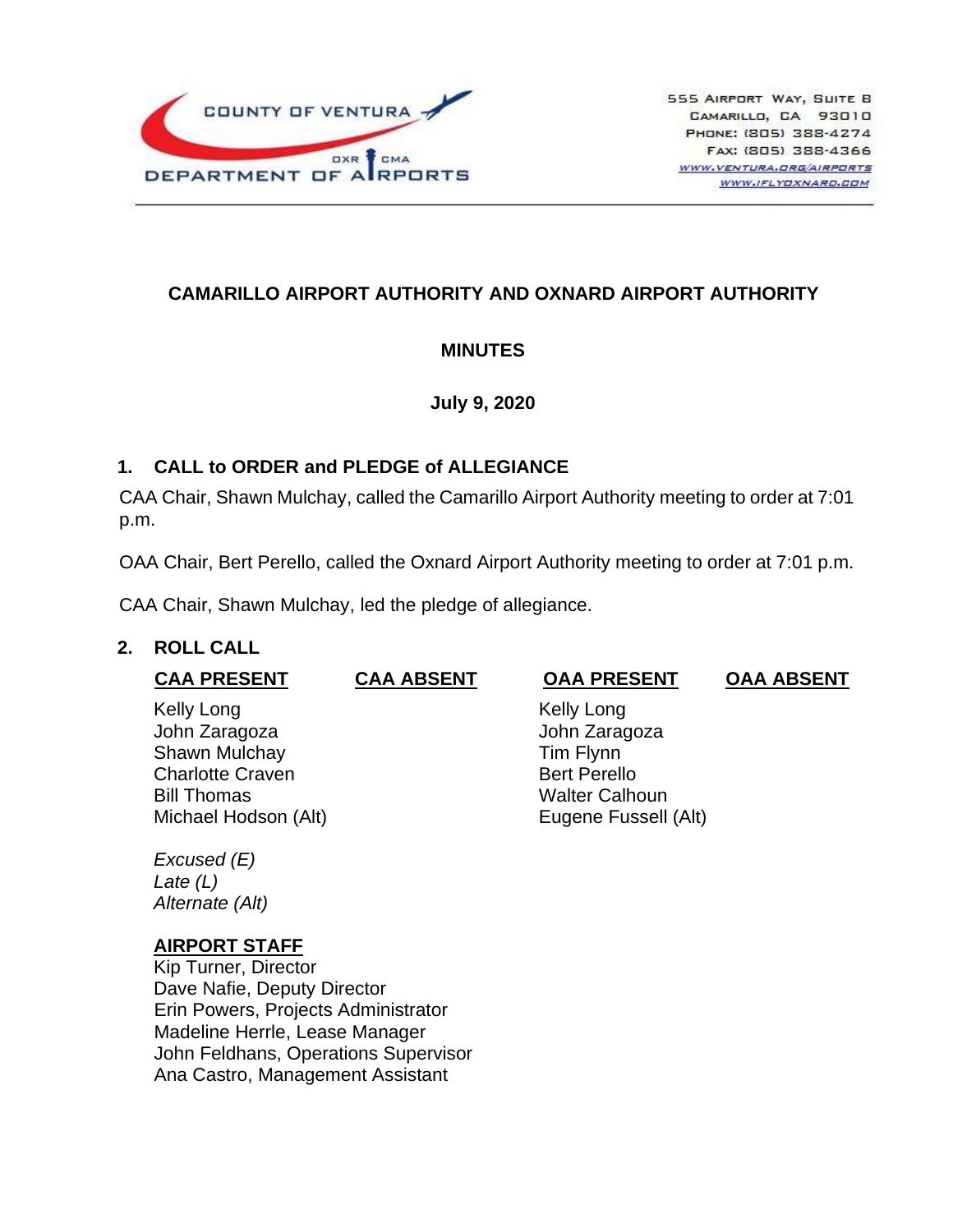#### **3. APPROVAL OF MINUTES – June 11, 2020**

*Camarillo Airport Authority: Public Member Bill Thomas moved to approve the June meeting minutes and Councilmember Charlotte Craven seconded the motion. All others voted and the motion passed unanimously.*

*Oxnard Airport Authority: Councilmember Bert Perello moved to approve the June meeting minutes and Public Member Walter Calhoun seconded the motion. All others voted and the motion passed unanimously.*

### **4. PUBLIC COMMENT PERIOD**

None

- **5. UNFINISHED BUSINESS – NONE**
- **6. NEW BUSINESS**

### **CAMARILLO & OXNARD AIRPORT AUTHORITY**

#### **A. Subject: Authorization for the Director of Airports or Designee to Award Annual Consulting-Services Contracts for FY 2020-2021 and to Issue Work Orders Against These Contracts**

#### **Recommendations:**

Staff requests that your Commission/Authorities recommend that the Board of Supervisors ("Board"):

- 1. Authorize the Director of Airports, or his designee, to award annual consulting-services contracts for fiscal year 2020-2021 to the consultants listed in the Annual Consultant Services Contracts Summary (Exhibit 1) using a contract form negotiated in compliance with the County of Ventura Public Works Agency Project Processing Procedures Manual (an exemplar contract form is attached as Exhibit 2); and
- 2. Authorize the Director of Airports, or his designee, to issue work orders against such contracts for up to \$35,000 each project for planning of construction projects not yet approved by the Board, and for up to \$200,000 each work order for other services.

Director Kip Turner introduced the item and stated that projects administrator Erin Powers will provide staff's report. Mr. Powers stated that this is an annual item which authorizes the department to enter into general on-call service contracts to support projects at Camarillo and Oxnard airports. Ms. Powers provided examples of the types of services allowed under the contracts and explained that although contracts will be in place, no work is guaranteed to consultants and the airport is not obligated to issue work orders against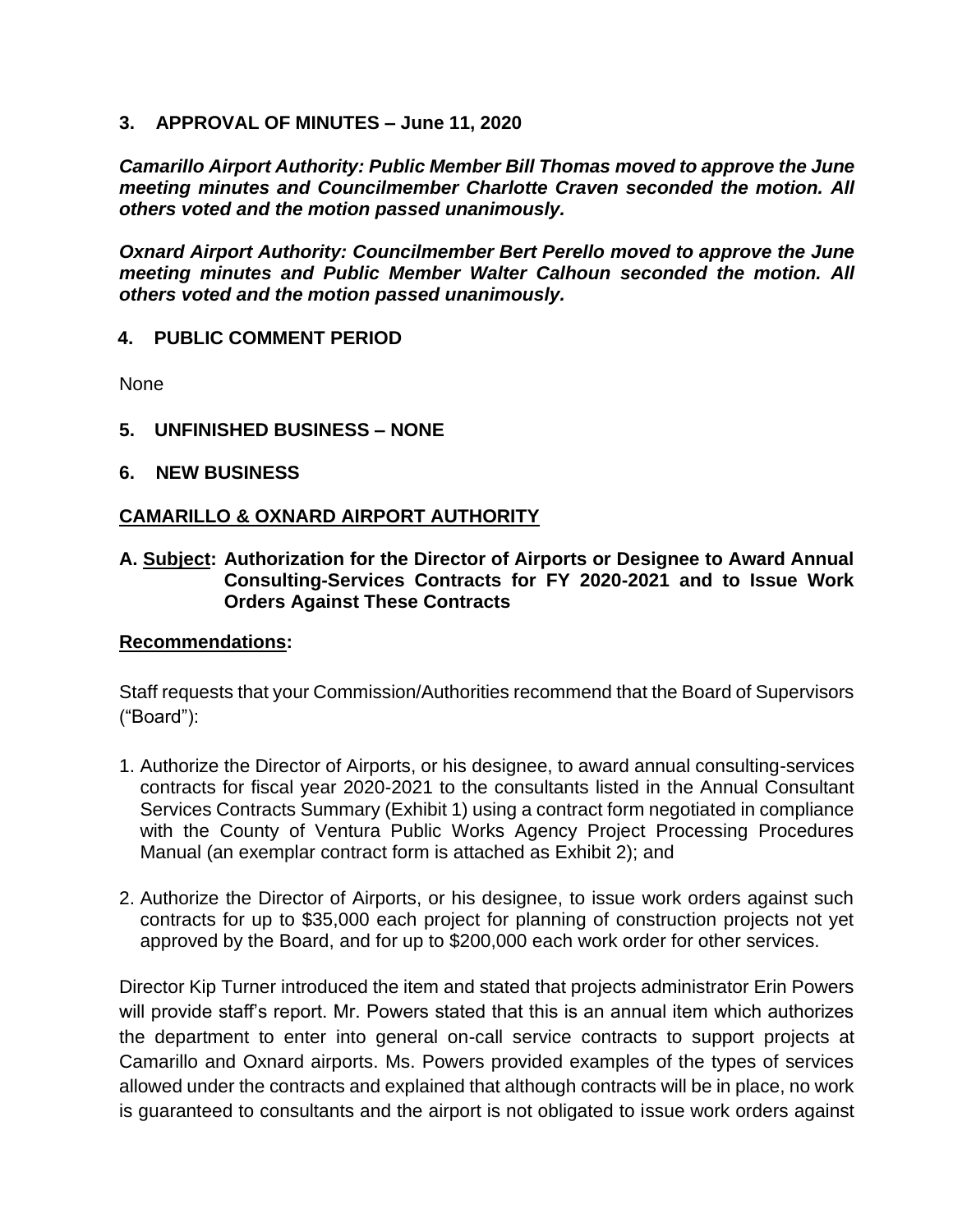the contracts. A work order is only issued when actual services are provided. In response to a question posed by an Authority member, Ms. Powers stated that the department is familiar with all of the consultants and she went on to state that the consultants have performed satisfactory work for the department. Ms. Powers explained the limit amounts of the contracts and it was clarified that this item only pertains to consulting contracts which is different than a construction contract.

*Camarillo Airport Authority: Councilmember Charlotte Craven moved to approve staff's recommendations and Public Member Bill Thomas seconded the motion. All others voted in favor and the motion passed unanimously.*

*Oxnard Airport Authority: Public Member Walter Calhoun moved to approve staff's recommendations and Supervisor John Zaragoza seconded the motion. All others voted in favor and the motion passed unanimously.*

### **OXNARD AIRPORT AUTHORITY**

**B. Subject: Authorization for the Director of Airports to Execute Federal Aviation Administration Reimbursable Agreement AJW-FN-WSA-09-0843 in the Estimated Amount of \$300,000 for Oxnard Airport Improvements; and Authorization for County Counsel to Execute the Certificate of Sponsor's Attorney**

## **Recommendations:**

Staff requests that your Commission/Authority recommend that the Board of Supervisors ("Board"):

- 1. Authorize the Director of Airports to execute the Federal Aviation Administration ("FAA") Non-Federal Reimbursable Agreement AJW-FN-WSA-09-0843 ("FAA Agreement") in the estimated amount of \$300,000; and
- 2. Authorize County Counsel to execute the Certificate of Sponsor's Attorney, if required.

Director Kip Turner introduced the item and stated that projects administrator Erin Powers will provide staff's report. Ms. Powers stated that this item is related to the final design services contract for the runway and taxiway reconstruction project at Oxnard Airport that was approved by the Board of Supervisors on June 16, 2020. The reconstruction project involves modifications to the FAA's Airport Landing System. Ms. Powers explained that the FAA requires execution of a reimbursable agreement whenever modification or replacement of FAA facilities is required as part of a project. The airport will front the money needed to complete the project and seek reimbursement from the FAA under a future construction grant.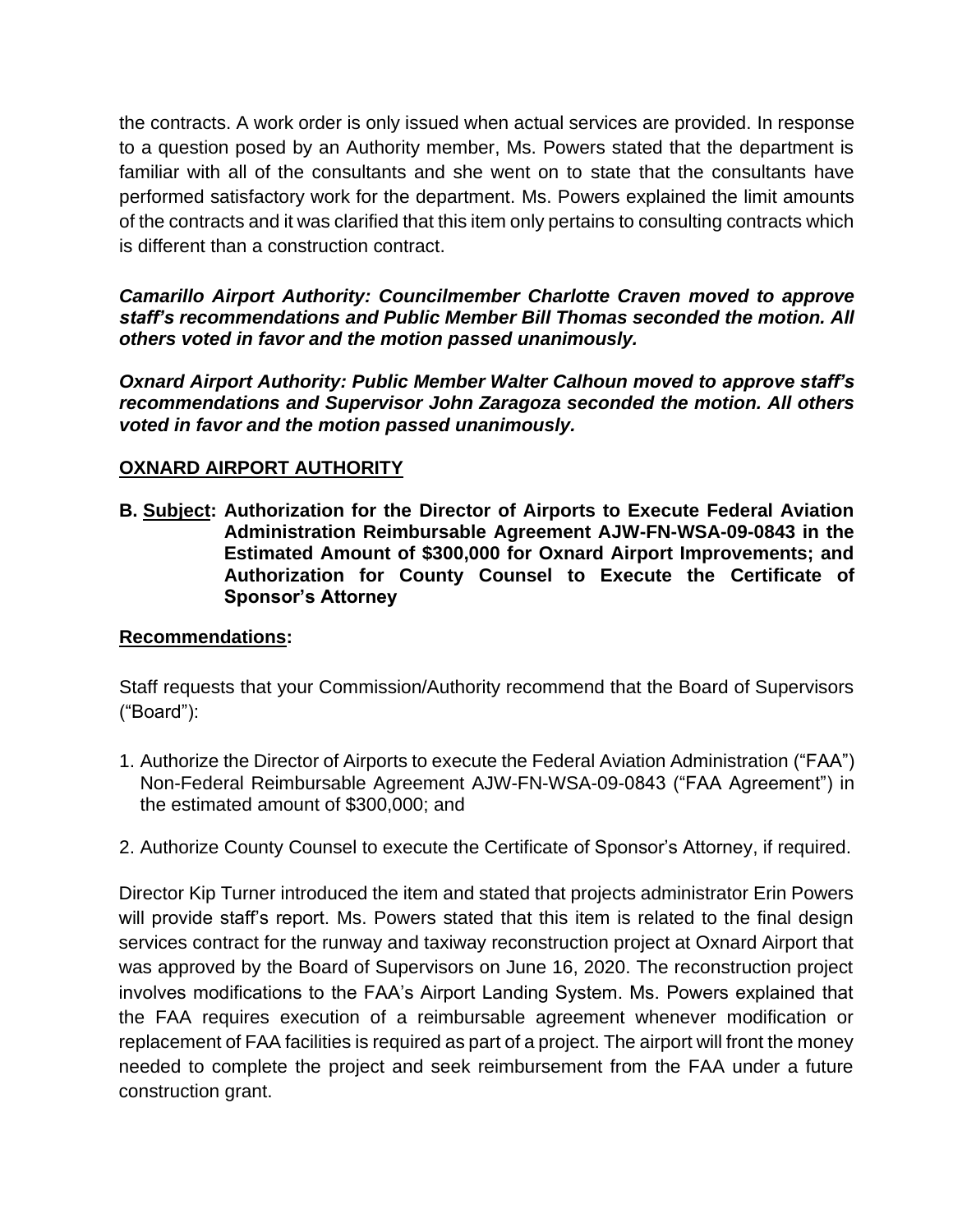*Oxnard Airport Authority: Supervisor John Zaragoza moved to approve staff's recommendations and Public Member Walter Calhoun seconded the motion. All others voted in favor and the motion passed unanimously.*

**C. Subject: Approval of, and Authorization for the Director of Airports or His Designee to Execute, the Option Agreement for Real Estate Lease with Aspen Helicopters, Inc. for Approximately 1.3 Acres at the Oxnard Airport**

### **Recommendation:**

Staff requests that your Commission/Authority recommend that the Board of Supervisors ("Board"):

Approve, and authorize the Director of Airports or his designee, to execute the Option Agreement for Real Estate Lease (Exhibit 1) with Aspen Helicopters, Inc. (Aspen) for approximately 1.3 acres at the Oxnard Airport for potential development of a commercial hangar facility and associated vehicle and aircraft parking and taxiways.

Director Kip Turner introduced the item and stated that lease manager Madeline Herrle will provide staff's report. Ms. Herrle stated that Aspen Helicopters is looking to expand their current facility at Oxnard Airport. The expansion area is depicted in the exhibit of the option agreement provided in the meeting packet. The option agreement allows Aspen Helicopters up to two years to conduct environmental testing of the site and any other investigations before they sign a lease. During the option period, Aspen Helicopters will pay approximately \$4,184 per month. Ms. Herrle stated that Aspen Helicopters can elect to sign a lease any time during the 24-month period. If they elect to sign a lease, the lease would need to be negotiated and it would ultimately come before the Oxnard Airport Authority for review. Councilmember Bert Perello shared that the neighborhood directly across from 5<sup>th</sup> Street received notices from the Environmental Protection Agency regarding underground plume issues. Mr. Perello inquired as to whether this information would be shared with Aspen Helicopters to which Ms. Herrle responded that she was not familiar with the notice. Mr. Perello requested that airport staff find the notice and share it with Aspen Helicopters.

#### *Oxnard Airport Authority: Supervisor Kelly Long moved to approve staff's recommendation and Supervisor John Zaragoza seconded the motion. All others voted in favor and the motion passed unanimously.*

## **7. DIRECTOR'S REPORT**

Mr. Turner shared that regarding the Northeast Hangar Development at Camarillo Airport, the project is still in vertical construction and it is expected to be completed on time. As discussed during the meeting, the final design efforts for the runway and taxiway reconstruction project at Oxnard Airport are underway. Three or four public workshops will be scheduled regarding the reconstruction project. The department is moving forward with